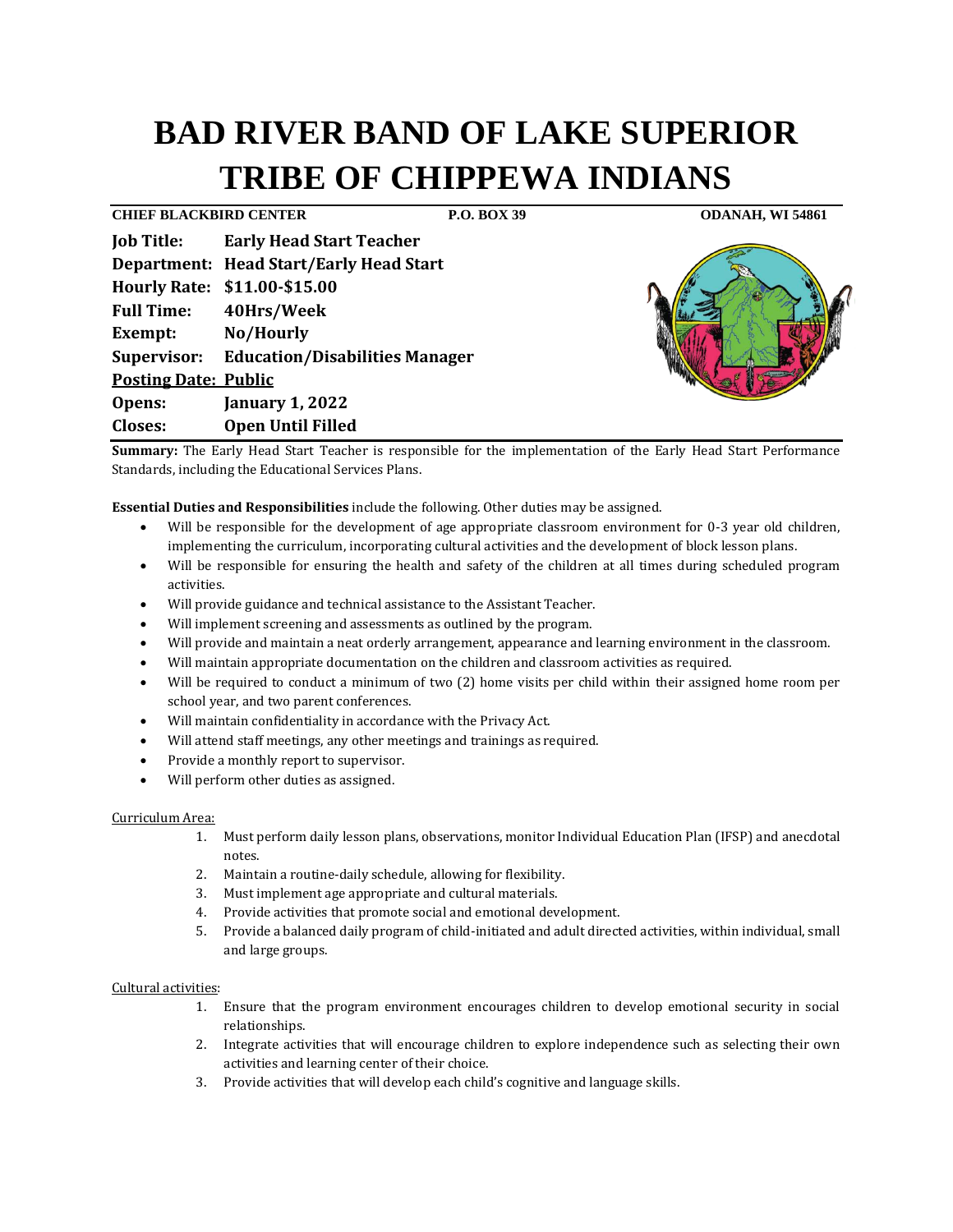- 4. Provide activities that will reflect emerging literacy and memory according to the development of each child.
- 5. Development for creative self-expression through art, music, movement, and dialogue will be encouraged through daily activities/lesson plans.
- 6. Development of motor skills to each child's development level will include appropriate time, space and equipment.
- 7. Integrate all educational aspects of health, nutrition and mental health services into program activities.
- 8. Maintain and update a classroom environment that encourages development among children.
- 9. Maintain an environment that promotes acceptance and respect of gender.
- 10. Maintain an environment that is inclusive for children with disabilities.
- 11. Maintain an environment that is safe. (See Safety Area)

## Evaluation Area:

- 1. Must do individual assessments on all students.
- 2. Will provide screening to all children utilizing the Ages and Stages within 45 days of enrollment.
- 3. Must understand an Individual Family Service Plan. (IFSP)
- 4. Will provide services in accordance with IFSP.

## Health Area:

- 1. Provide services addressing health concerns including IFSP.
- 2. Observe and document each child's physical appearance to detect any signs of injuries or illness. Including any change in emotions and behaviors when necessary.
- 3. Familiarize parents of all health and developmental procedures administered.
- 4. Will post policies and plans for medical and dental emergencies in each classroom.
- 5. Allow and enable children to independently utilize child size bathroom facilities that are age appropriate.
- 6. If deemed necessary, classroom Teacher will take learning activities to a child with a short term injury or other physical condition that prevents the child from participation in the classroom setting.
- 7. The Teacher is responsible for the administration and handling of medication.

## Safety Area:

- 1. All staff members will receive First Aid training, which is kept current on a bi-annual basis.
- 2. All classrooms will keep a well-equipped First Aid Kit and restock when needed.
- 3. Will keep a "Bio Quick-n-Clean" kit in each classroom and use when necessary.
- 4. Staff, volunteers and children must wash their hands with soap and running water at appropriate times.
- 5. Teachers are responsible to ensure the supervision of outdoor and indoor play areas by staff to increase safety for children.
- 6. Will consult with families immediately when problems are suspected or identified.
- 7. Will post telephone numbers of emergency response teams.
- 8. Will post emergency evacuation routes and other safety procedures for emergencies, which will be regularly practiced.
- 9. Procedures of notifying parents in the event of an emergency involving their child will be established in collaboration with the ED Manager and Health Manager.
- 10. Follow procedures for handling cases of suspected or known child abuse and neglect that are in compliance with applicable Federal, State, and Tribal laws.

## Nutrition Area:

- 1. Allow children to determine the order in which foods are eaten during established meal times appropriate for their age.
- 2. Teachers will encourage children to eat or taste food, but will never force eating.

## Parent Participation Area:

1. To encourage parents to become integrally involved in the development of the program's curriculum.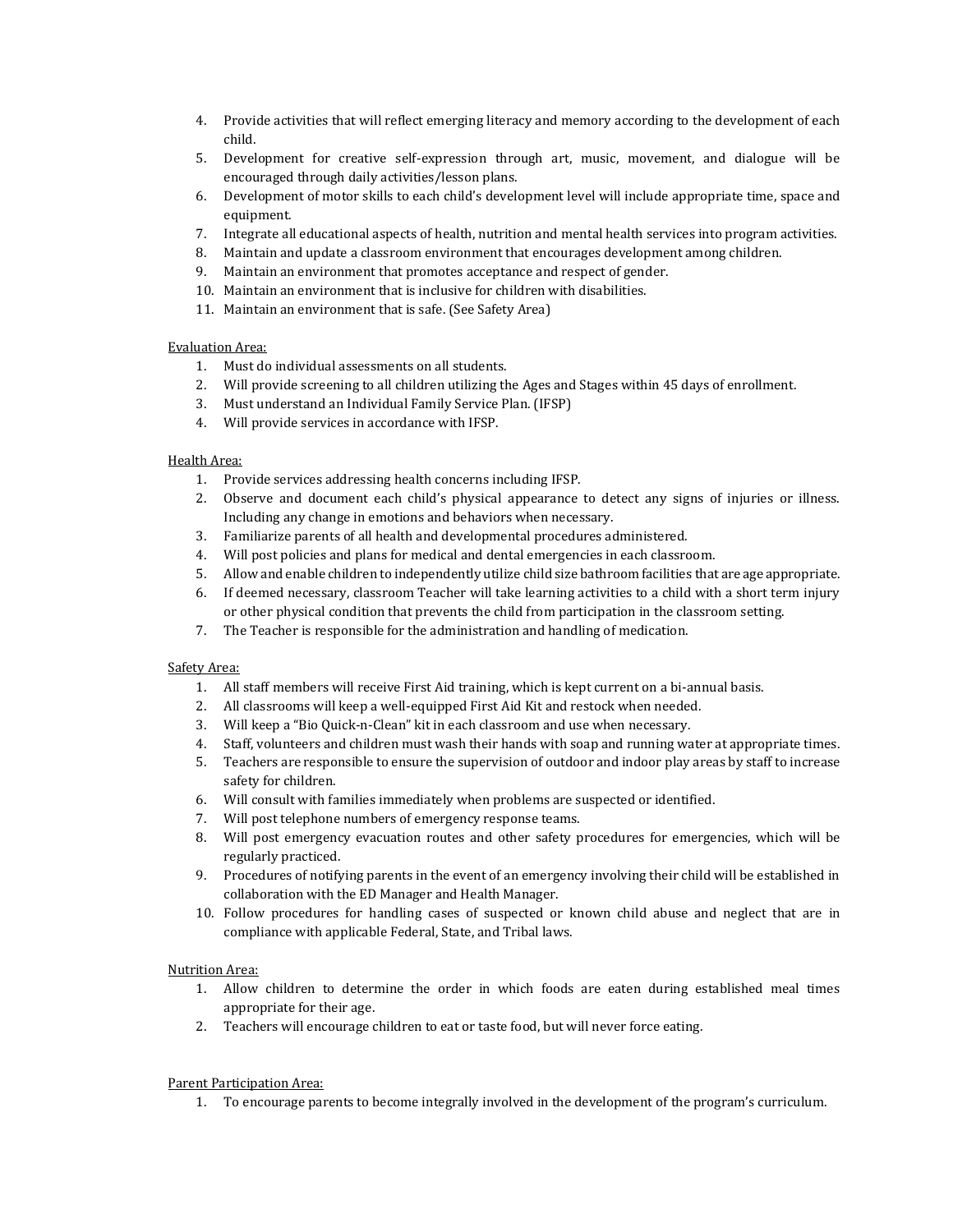- 2. To encourage participation in staff-parent conference and home visits to discuss their child's development and education.
- 3. Will consult with parents immediately when problems are suspected or identified.
- 4. Will notify parents of opportunities for training.
- 5. Will send home monthly calendars.
- 6. Will facilitate Parent classroom committees.

**Qualification Requirements:** To perform this job successfully, an individual must be able to perform each essential duty satisfactorily. The requirements listed are representative of the knowledge, skills, and/or ability required. Knowledge of the uniqueness of the Bad River Community. Reasonable accommodations may be made to enable individuals with disabilities to perform the essential functions.

## **Education and/or Experience:**

## **Required:**

- CDA degree is mandatory for this position, but can be obtained during the first few months of hire.
- Enhanced CDA must be obtained within one year.
- Associates Degree in Early Childhood Education must be obtained within two years of employment.
- First Aide, Tot CPR, and Shaken Baby Syndrome are mandatory as well as Mandated Reporter training, which can be provided by the program.

## **Preferred:**

• Two (2) year Early Childhood associate degree or ability to attain degree within one (1) year.

## **Other Skills and Abilities:**

## **Required:**

- Experience working in economically disadvantaged communities, including cultural sensitivity.
- Must possess responsible past attendance record.
- Ability to pass medical/physical examination which certifies that individuals are physically able to work with young children.
- Must pass a tuberculosis test

## **Background Check:**

• This is a required driver position, must possess a valid state driver's license, and adequate vehicle/liability insurance, and/or meet eligibility for Tribal insurance.

## **Language Skills:**

- Must possess good oral and written communications skills.
- Must promote use of and speak Ojibwemowin as proficiency level allows in the classroom and throughout delivery of all Head Start/Early Head Start services for children and families.

## **Reasoning Ability:**

• Must have positive attitude and enjoy working with children and families.

**Physical Demands:** The physical demands described here are representative of those that must meet by an employee to successfully perform the essential functions of this job. Reasonable accommodations may be made to enable individuals with disabilities to perform the essential functions. Must be physically able to perform all job duties.. Must be physically able to lift children into and out of Head Start furniture and equipment. Must be able to participate in physical/recreational activities with children in Head Start. Position may require sitting for extended periods of time, some standing, walking, bending, stooping and lifting up to 50 lbs occasionally.

**Work Environment:** The work environment characteristics described here are representative of those an employee encounters while performing the essential functions of this job. Reasonable accommodations may be made to enable